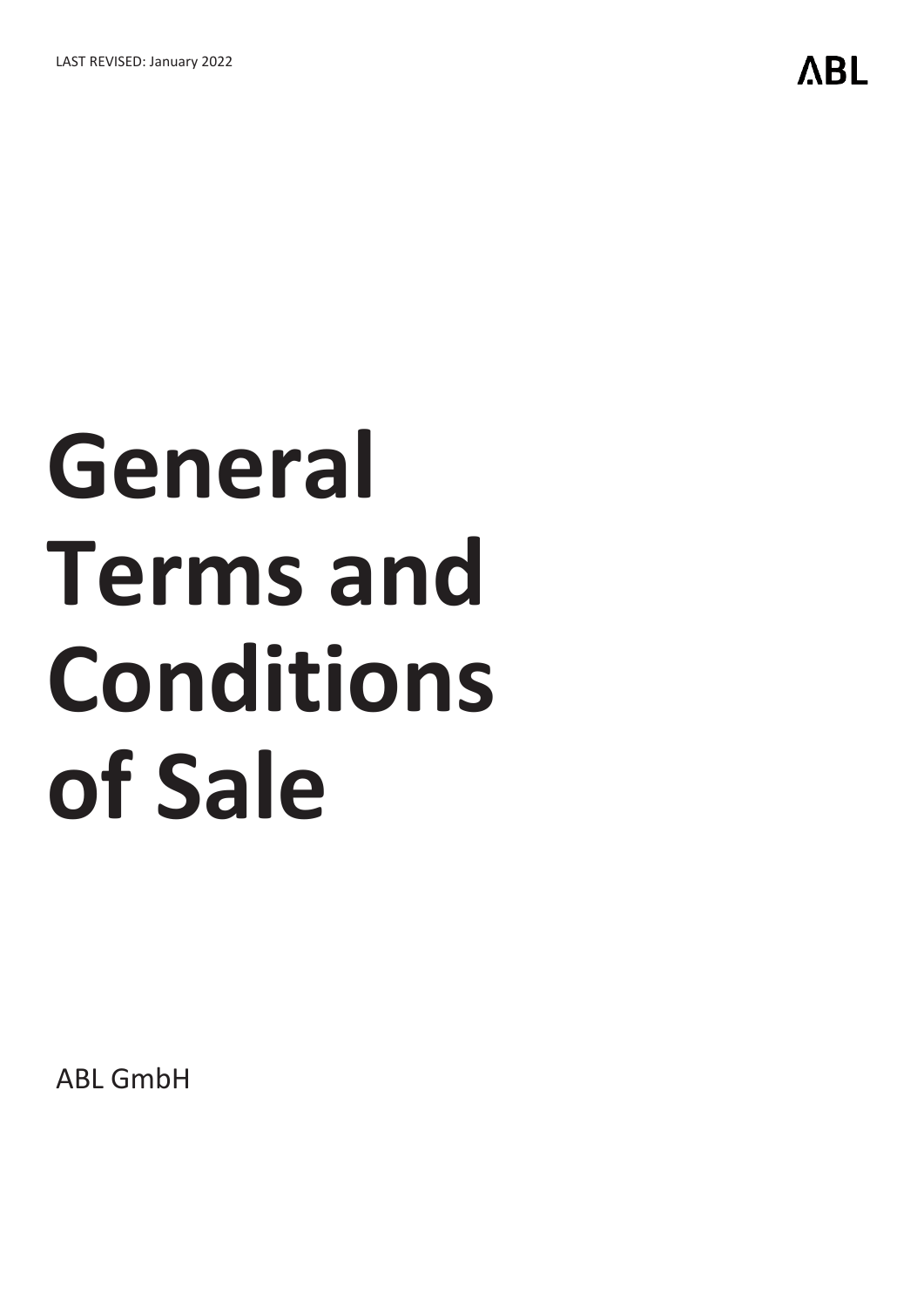# **Table of Contents**

| 1. Conclusion of the Contract – Entirety of the Contract – Amendments  | 3  |
|------------------------------------------------------------------------|----|
| 2. Delivery – Risk – Reservation of Ownership                          | 3  |
| 3. Terms for Performance of the Contract                               | 4  |
| 4. Delivery Times - Acceptance                                         | 5  |
| 5. Prices – Payments                                                   | 5  |
| 6. Warranty                                                            | 6  |
| 7. Liability – Contractual Penalties                                   | 7  |
| 8. Return Policy                                                       | 7  |
| 9. Confidentiality – Industrial Property Rights – Patent Infringements | 8  |
| 10. Manufacturing Equipment                                            | 9  |
| 11. Force Majeure                                                      | 9  |
| 12. Termination                                                        | 9  |
| 13. Applicable Law - Dispute Resolution                                | 10 |
| 14. Other Provisions                                                   | 10 |
|                                                                        |    |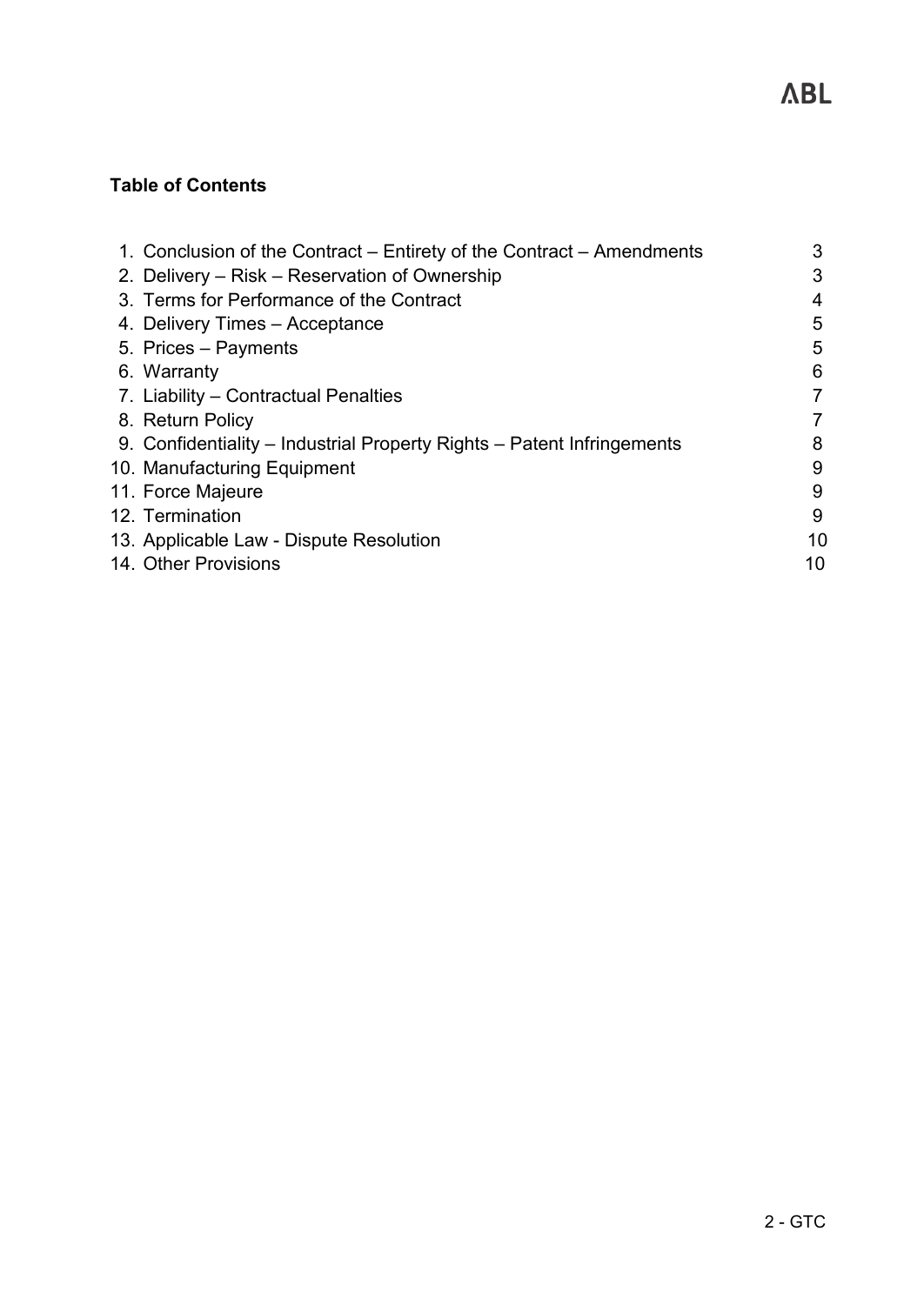ABL– General Terms and Conditions of Sale

The following General Terms and Conditions of Sale ("GTC") shall apply to all deliveries of goods. This expressly includes spare parts and/or the provision of services between ABL and Customer, collectively referred to as "Goods". All offers, acceptances, confirmations, deliveries of goods and/or all orders issued by the Customer shall be subject exclusively to these GTC. If ABL does not object to the GTC of the Customer, this shall not be construed as a waiver by ABL of the application of these GTC.

The silence of the Customer or the acceptance or payment or use of the goods shall constitute a comprehensive and unexceptional acceptance of these GTC.

#### <span id="page-2-0"></span>**§ 1 Conclusion of the Contract – Entirety of the Contract – Amendments**

(1) With regard to contract content agreed upon between the parties the transmitted order confirmation is authorative. The present GTC and the underlying quote shall apply in addition hereto. In case of deviations between the content of the quote and the order confirmation the contents of the order confirmation prevail. Any order(s) placed by the Customer shall be binding for ABL only if expressly accepted. Once the order has been accepted, the Customer may not change or cancel the order without the prior written consent of ABL. The offers of ABL shall be valid for a period of 30 days from the date of issue, unless determined otherwise by ABL.

(2) If required, the validity of the contract shall depend on the receipt of an agreed progress payment, a letter of credit following the contract, a cover note for export credit insurance, and any necessary approval by public authorities. If all the required conditions are not met within 45 days from the date of issue of the contract, the contract shall be deemed null and void and non-existent.

(3) An amendment to the contract shall only be effective if it has been jointly agreed in writing by the Customer and ABL in advance.

#### <span id="page-2-1"></span>**§ 2 Delivery – Risk – Reservation of Ownership**

(1) The goods shall be delivered EXW (Ex Works) from ABL in accordance with Incoterms 2020. Partial deliveries shall be permitted. The risk of loss of or damage to the goods shall be transferred to the Customer at the time of delivery of the goods.

(2) If the delivery terms are not EXW (Ex Works) or FCA UNLOADED (free carrier) and if damage occurs during transport and/or if such damage is discovered by the Customer during an inspection, the Customer shall notify ABL by fax or e-mail without delay and file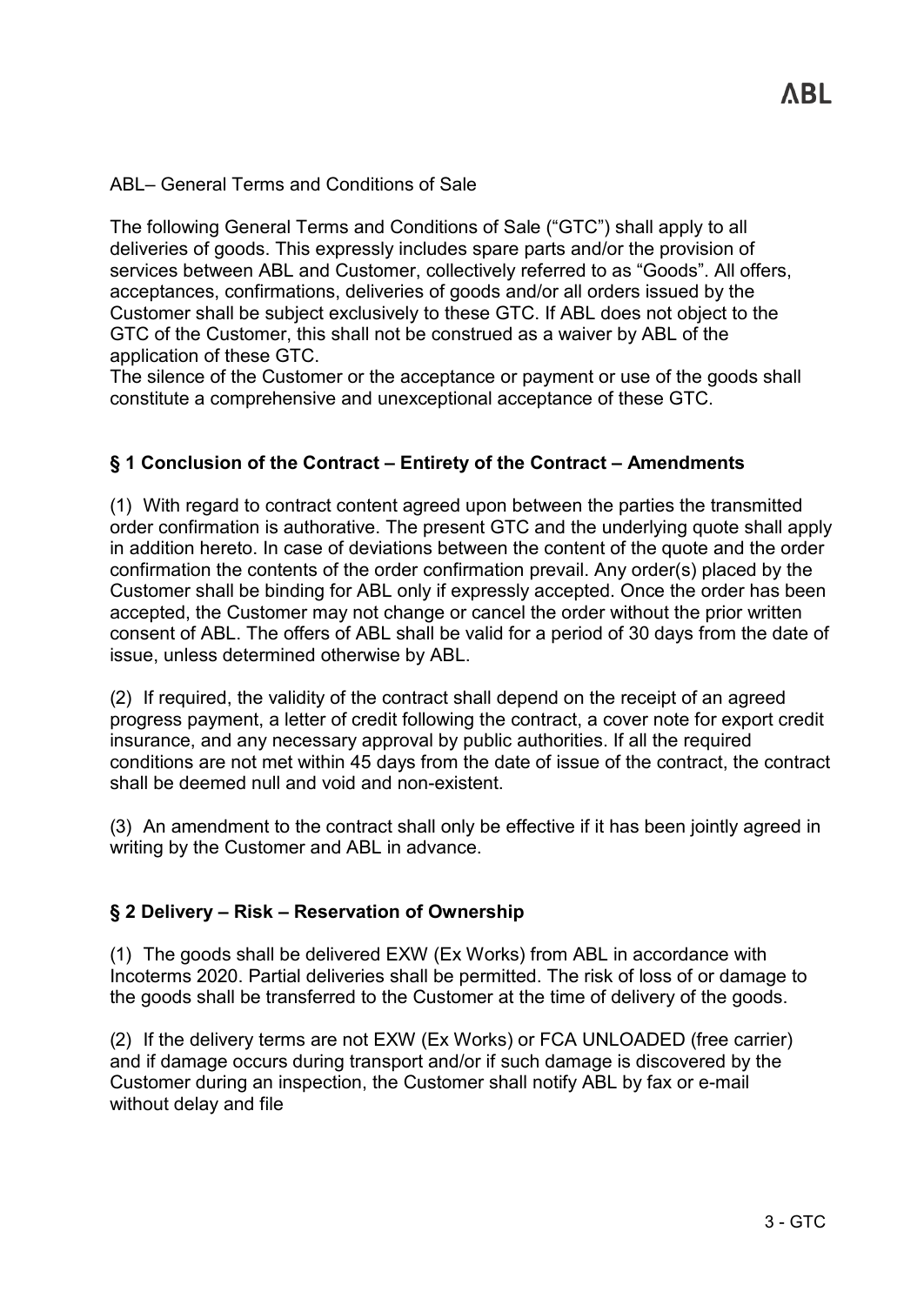a claim against the carrier, in which the damage is precisely described and noted on the documents submitted by the carrier to the Customer and of which the Customer retains a copy. The Customer shall then confirm this claim for damages against the carrier by registered letter without delay. The Customer shall indemnify ABL and/or its insurance company against all claims and shall hold ABL harmless in the event any damage suffered by ABL as a result of failure on the part of the Customer to comply with the notification of claim and confirmation of damage described above.

(3) ABL shall reserve ownership of the delivered products until the purchase price has been paid in full and all (balance) claims, including future ones, have been settled ("reserved goods"). Any treatment or processing of the reserved goods shall be carried out on behalf of ABL. In the event of that the Customer incorporates the goods of ABL into third-party goods, ABL shall acquire joint ownership of the resulting new products in the proportion of the value of the reserved goods to the third-party goods used. The resulting products shall also be regarded as reserved goods of ABL. The same shall apply if the reserved goods are combined or mixed with goods of third parties or of the Customer. The Customer shall be entitled to sell the reserved goods within the scope of its proper business operations. The Customer shall be obligated to reserve ownership for itself if the latter resells reserved goods on credit. In the event of third-party access to the reserved goods, the Customer shall draw attention to the ownership of ABL and inform ABL without delay. The Customer hereby assigns to ABL by way of security all claims to which the Customer is entitled from the resale of the reserved goods and the business relationship with its customers in connection with the resale of the reserved goods with ancillary rights in the amount of the value of the reserved goods. The Customer shall be authorised and obligated to collect the assigned claims. If the Customer is in default of payment, ABL shall be entitled at any time to revoke the direct debit authorisation and to notify the customers of the Customer of the assignment as well as to take back the reserved goods or, if applicable, to demand assignment of the surrender claims of the Customer against third parties. The Customer shall be obligated to inform ABL of the information necessary for the collection of the claims and to surrender the relevant documents. The taking back or seizure of the reserved goods by ABL shall not constitute a withdrawal from the contract. ABL shall release the securities at the request of the Customer to the extent that their value exceeds all claims to be secured by more than 20%.

## <span id="page-3-0"></span>**§ 3 Terms for Performance of the Contract**

(1) If necessary, the Customer shall provide ABL in good time with all drawings, data, documents and other information required for the performance of the contract; the Seller may rely on these drawings, documents, data and information without further investigation and shall base the performance of the contract on them. ABL shall not be liable for design, manufacturing or other errors that result from incorrect drawings, documents,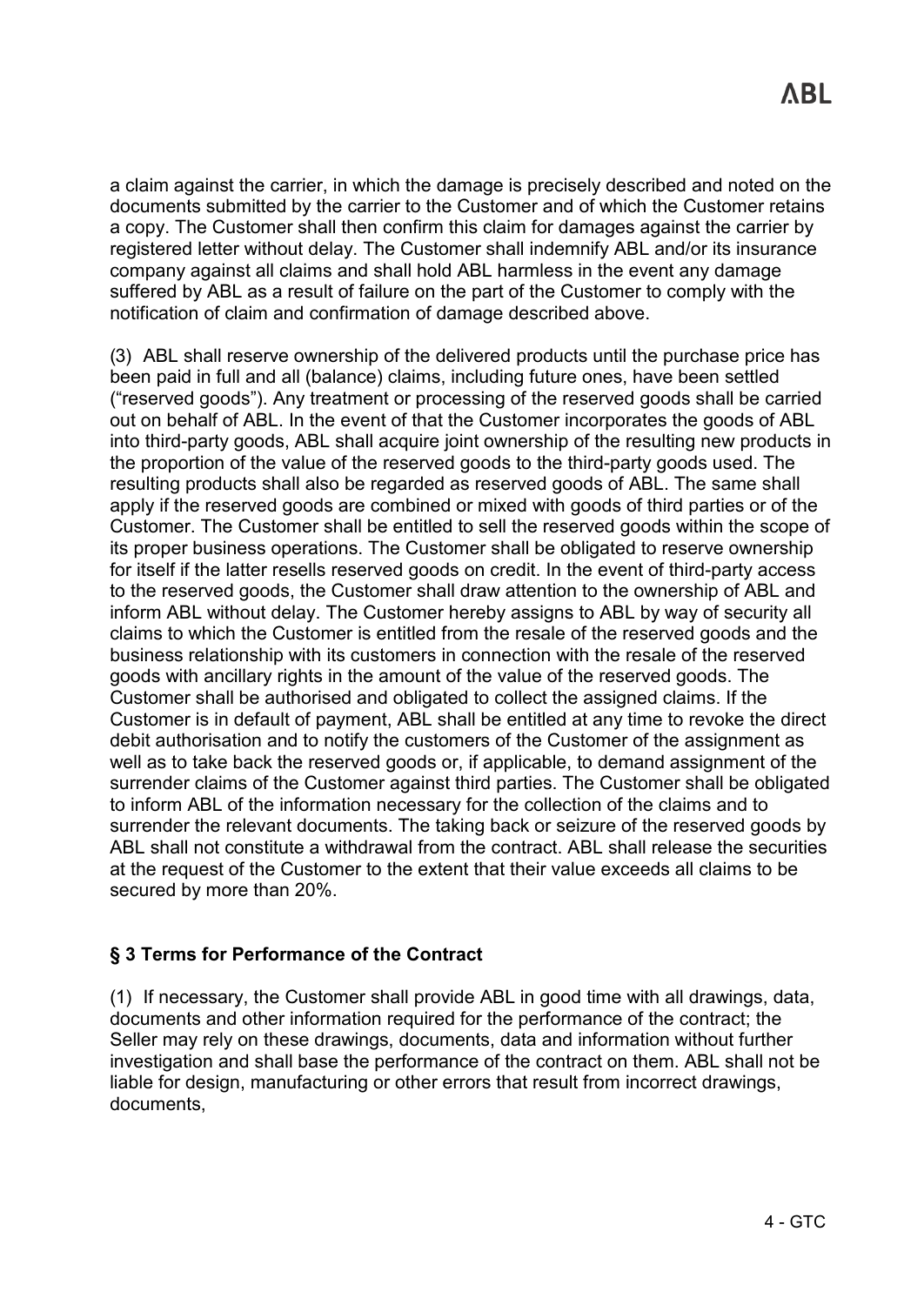data or other information given by the Customer or third parties.

(2) If ABL is unable to deliver the entire quantity of goods, for whatever reason, ABL may reasonably and appropriately distribute its manufacturing capacity between other buyers and other affiliates of ABL. ABL shall inform the Customer of the terms under which such an allocation takes place.

#### <span id="page-4-0"></span>**§ 4 Delivery Times – Acceptance**

(1) The delivery dates or periods set out in the contract shall represent the best estimate on the part of ABL thereof; except in the case of liability based on wilful misconduct or gross negligence and damages for negligent actions causing death or personal injury, ABL shall not be liable for compliance with these delivery dates or periods and any claims derived therefrom. Delivery times shall be postponed or extended automatically in the event of delays not attributable to ABL; e.g. in case of force majeure or non-fulfilment on the part of the Customer of its obligations.

(2) The Customer shall carry out the incoming goods inspection in accordance with  $\S 6$ (3). If the Customer fails give notice of defects, the goods shall be deemed to have been accepted. Customer reservations with regard to faults/defects which do not impair the basic function and/or quality of the goods shall not prevent full acceptance of the goods. If a defect is not attributable exclusively to ABL, the Customer shall return the goods at its own risk and expense. All goods are determined by the part numbers/labelling of ABL; the part numbers/labelling of the Customer are for information purposes only.

## <span id="page-4-1"></span>**§ 5 Prices – Payments**

(1) Prices are valid in euros and under EXW delivery of the goods from the premises of ABL (Incoterms 2020). The costs of packaging the goods are not included and will be charged separately. The prices fixed in the contract may be adjusted by ABL according to the development of raw material prices. All prices are exclusive of taxes (e.g. VAT), fees, as well as other charges including transport and insurance costs. The Customer shall indemnify ABL against all tax liabilities relating to the sale, receipt or retention of the goods. If a law or regulation comes into force after the date of the offer of ABL which leads to an increase in costs, the price shall be adjusted accordingly. For transactions within the EU, the Customer shall provide ABL with all information and documents required for VAT purposes.

(2) The goods will be invoiced upon EXW delivery from ABL. Unless otherwise agreed upon all invoices shall be payable without deductions within 10 days of the invoice date. Notwithstanding further rights, ABL shall be entitled to charge interest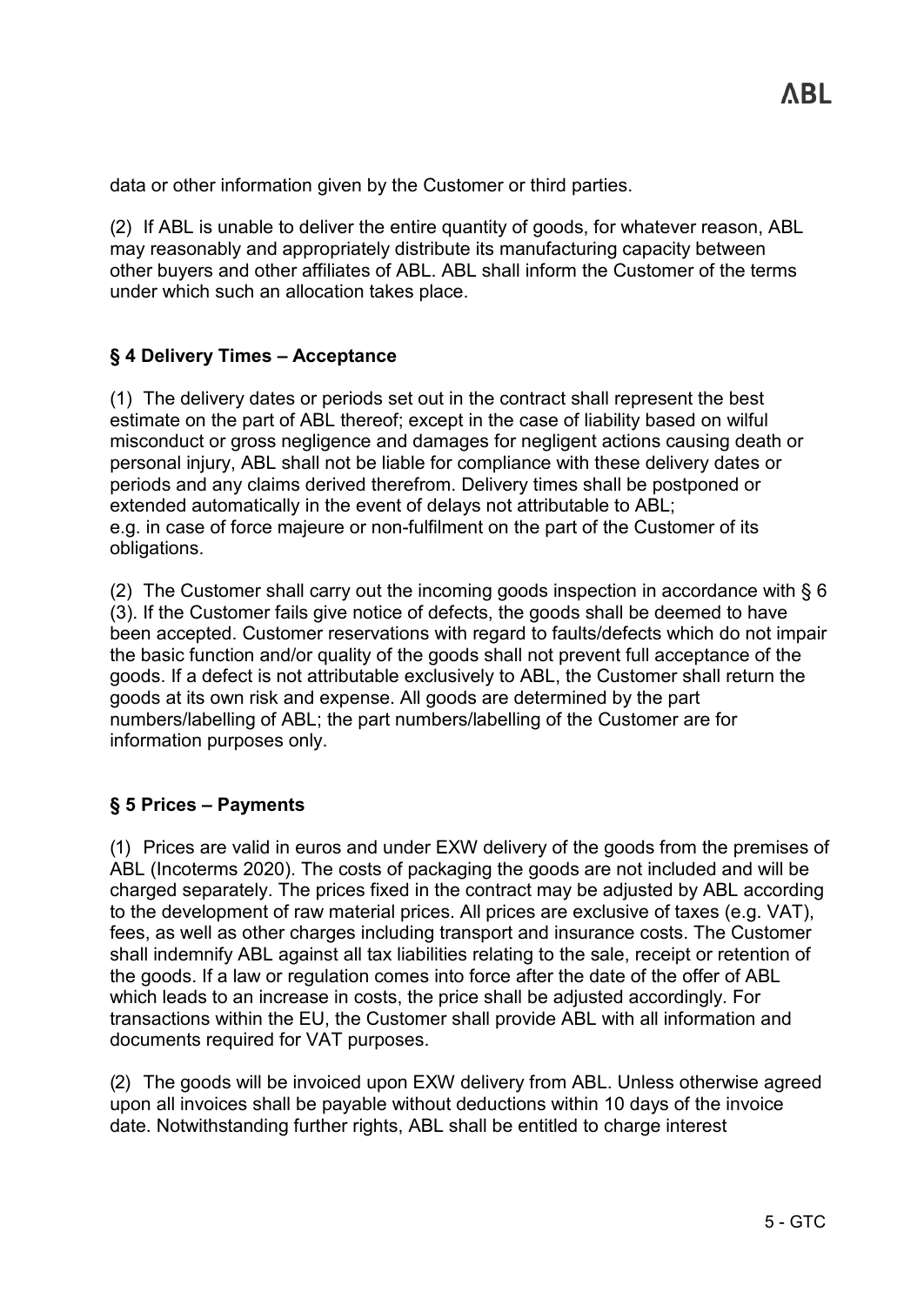in the amount of 9% above the respective base interest rate of the European Central Bank in the event of default of payment. No deductions shall be made for payments made before the due date.

(3) Payments shall be made without deductions, withholding, offsetting and irrespective of any disputes and/or litigations between ABL and the Customer.

#### <span id="page-5-0"></span>**§ 6 Warranty**

(1) ABL shall warrant that the goods comply with the technical specifications of ABL and are free from defects in material and workmanship. Unless otherwise stipulated by mandatory law, the warranty for material defects shall end 24 months after delivery of the goods.

(2) If the goods prove to be defective within the warranty period, ABL shall be entitled to repair all or parts of the defective goods within the scope of its right to remedy at its discretion or to replace or modify them under the same contractual terms. ABL shall also be expressly entitled to replace parts or the entire product in the form of the current manufacturing series. Within the scope of the right to remedy, ABL shall also be entitled to have any repair and/or replacement carried out by a sales partner to be determined by ABL. ABL shall also be expressly entitled to remedy the defect by installing an entire replacement device. The choice and form of the remedy shall be at the sole discretion of ABL.

(3) The warranty is subject to the condition that the Customer receives, treats, stores, installs, operates and maintains the goods properly, does not subject the goods to changes or modifications or damage the goods and that the goods are inspected immediately upon delivery and notice given in writing about obvious defects at the least within 5 working days from the time of delivery. Defects which are not immediately obvious must be reported in writing immediately after their discovery. The written notification must contain an exact description of the defect.

(4) The warranty does not apply to friction materials and other defects caused by specifications given by the Customer and/or third parties, e.g. delivery and/or instructions for construction, material, products and tools, or to wear and defects caused by normal wear and tear. Warranty claims against ABL shall also be excluded if the products of ABL have been changed, modified, adapted, repaired independently and not in agreement with ABL, or other unauthorised measures have been carried out by the Customer or by another unauthorised and non-certified third party. The exclusion of warranty does not apply in case of repair attempts agreed upon in writing with ABL.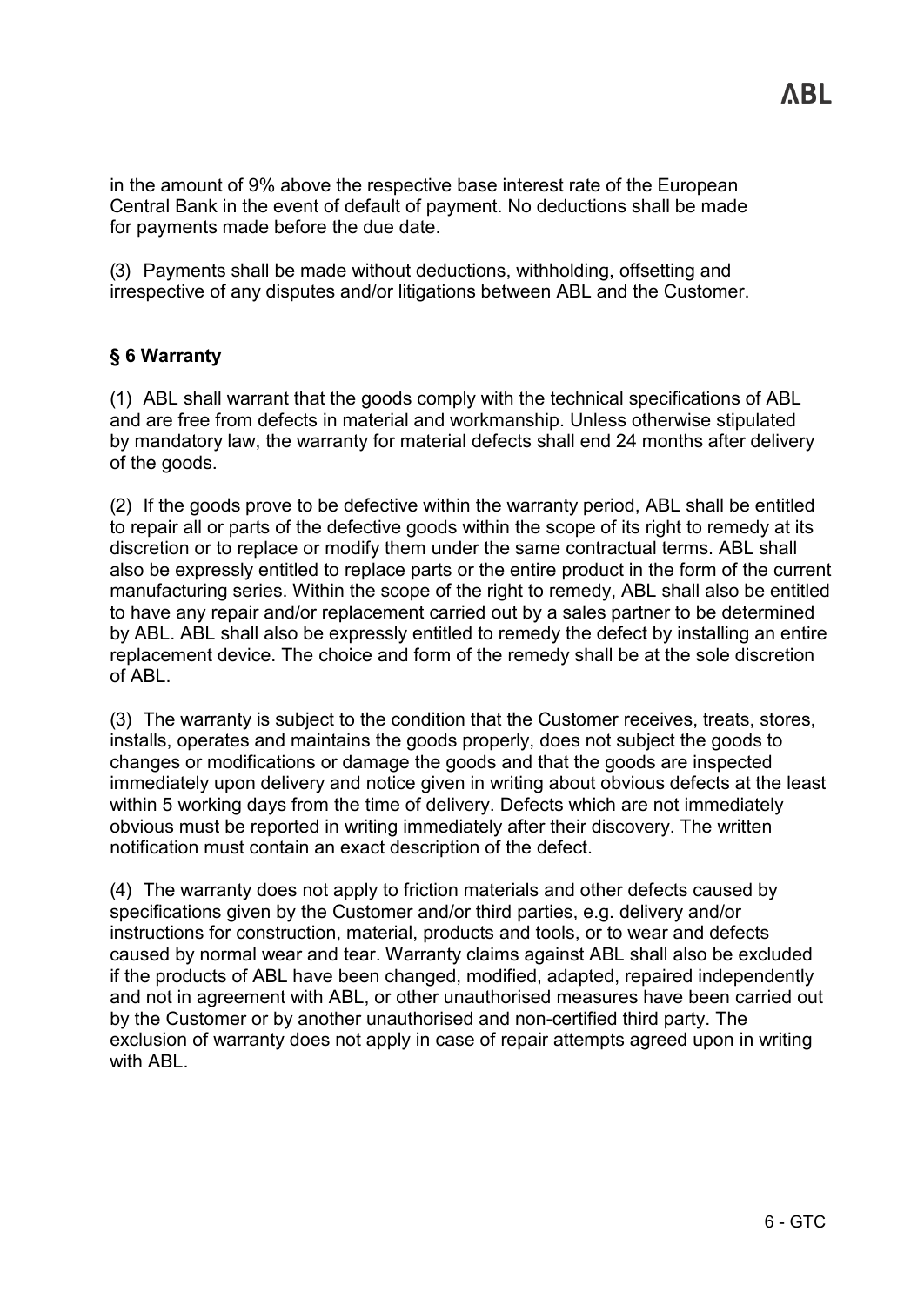# <span id="page-6-0"></span>**§ 7 Liability – Contractual Penalties**

(1) Under no circumstances, whether for breach of contract, tort (including liability for negligence, product liability, strict liability or other liability) under warranty or otherwise, shall ABL be liable to any person or company (including the Customer) for any damage caused by disassembly or re-installation of the goods. Further claims for damages and reimbursement of expenses on the part of the Customer for whatever legal reason, in particular for breach of obligations arising from the contractual obligations and tort, are excluded.

This shall not apply in the case of mandatory liability, e.g. under the German Product Liability Act, in the case of wilful misconduct, gross negligence, negligent actions causing death or personal injury or breach of material contractual obligations.

(2) The claim for damages for the breach of material contractual obligations is, however, limited to the foreseeable damage typical for the contract, unless wilful misconduct or gross negligence exists or liability is assumed for negligent actions causing death or personal injury.

## <span id="page-6-1"></span>**§ 8 Return Policy**

For defect-free products and deliveries, ABL has a return policy on a goodwill basis under the following conditions, which must be met cumulatively and in total: - The return of goods was announced by the customer and approved by ABL. Unannounced returns will be returned to the customer by ABL at the expense of the customer.

- The purchase of the goods (the date of dispatch by ABL is decisive in this respect) took place within a period of 2 years from receipt of the returns request.

- The goods are in their original packaging.

- The returns request refers to complete packaging units.

The return is also subject to the following procedural requirements and can only take place if these are met:

- The return shall be sent to ABL free of charge.

- The customer shall receive an RMA number and a returns form by e-mail, which must be enclosed with the goods.

- The RMA number issued upon authorisation must be clearly visible on the goods.

ABL shall charge the customer a processing fee of 25% of the net value of the goods plus any discount and/or bonus payments applied. Any necessary repackaging, freight, customs or other costs incurred, increased processing costs or goods returned in a condition which does not correspond to the condition of the original shipment, shall be subject to a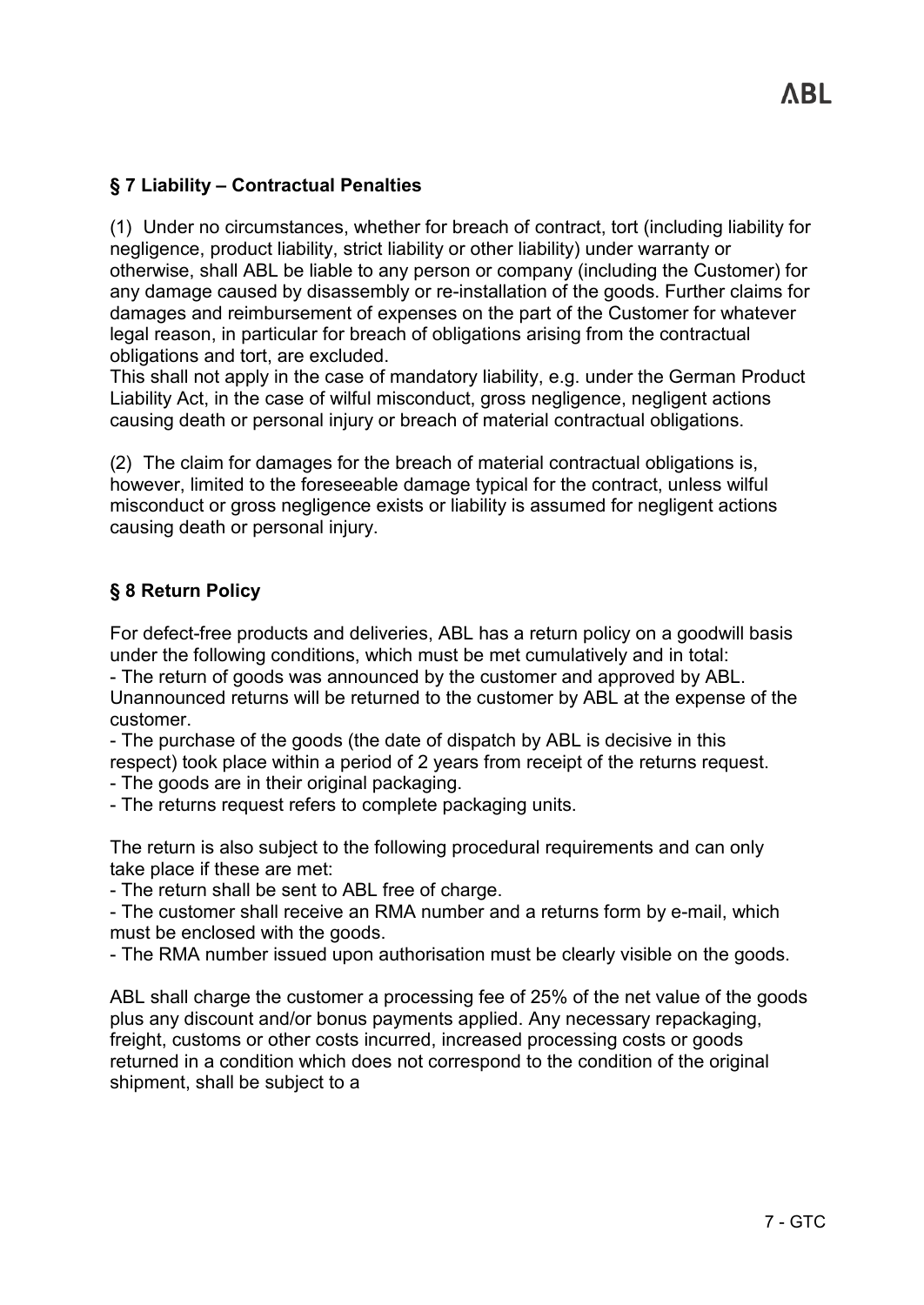higher processing fee in each case. This increased processing fee will be communicated to the customer by ABL. Returns are subject to payment of this processing fee.

#### <span id="page-7-0"></span>**§ 9 Confidentiality – Industrial Property Rights – Patent Infringements**

(1) ABL shall have industrial property rights to all drawings, designs, specifications, documents, information or expertise made available under the contract and to expertise, improvements, discoveries or inventions made or developed in the context of the performance of the contract and/or resulting therefrom ("IP"). The Customer shall undertake to obligate its employees, agents, suppliers and contractors as well as their contractors to treat IP as strictly confidential and not to use, copy, reproduce, release, disclose or publish IP in any way or to provide third parties with access to or ownership of IP without the prior written consent of ABL. IP shall remain the property of ABL and shall only be made available to the Customer for the performance of the contract.

(2) ABL shall indemnify and hold the Customer harmless against any and all damages and costs arising out of or in connection with the normal sale and use of the goods developed by ABL and imposed in any litigation or IP infringement proceeding and valid in the country of manufacture of the goods, provided that ABL has been notified without delay in writing and has been given all the required information, assistance and authority for the defence of said litigation or proceeding and the infringement does not arise from any application, use of such goods in relation to or in combination with other materials, means of production, apparatus or units not supplied by ABL or from changes made to the goods by anyone. In the event that the goods or any part thereof, in the manner described herein, become the subject of any litigation or proceeding in which an infringement of industrial property rights is found and use is prohibited by law, ABL shall, at its sole discretion and expense, take any of the following actions: give the Customer the right to continue to use said goods or parts thereof; to replace them with materially similar goods that do not infringe any industrial property rights; or to change the goods so that they no longer infringe any industrial property rights. The defence and indemnification of ABL as described herein shall constitute the full fulfilment of all of its obligations or liabilities to the Customer with respect to any infringement of industrial property rights and shall constitute the exclusive legal remedy of the Customer with respect thereto.

(3) The Customer shall indemnify and hold ABL (including its suppliers) harmless against all costs (including lawyer's fees), damages, losses and/or proceedings, arising out of any claim or litigation that the goods infringe industrial rights according to the designs, changes,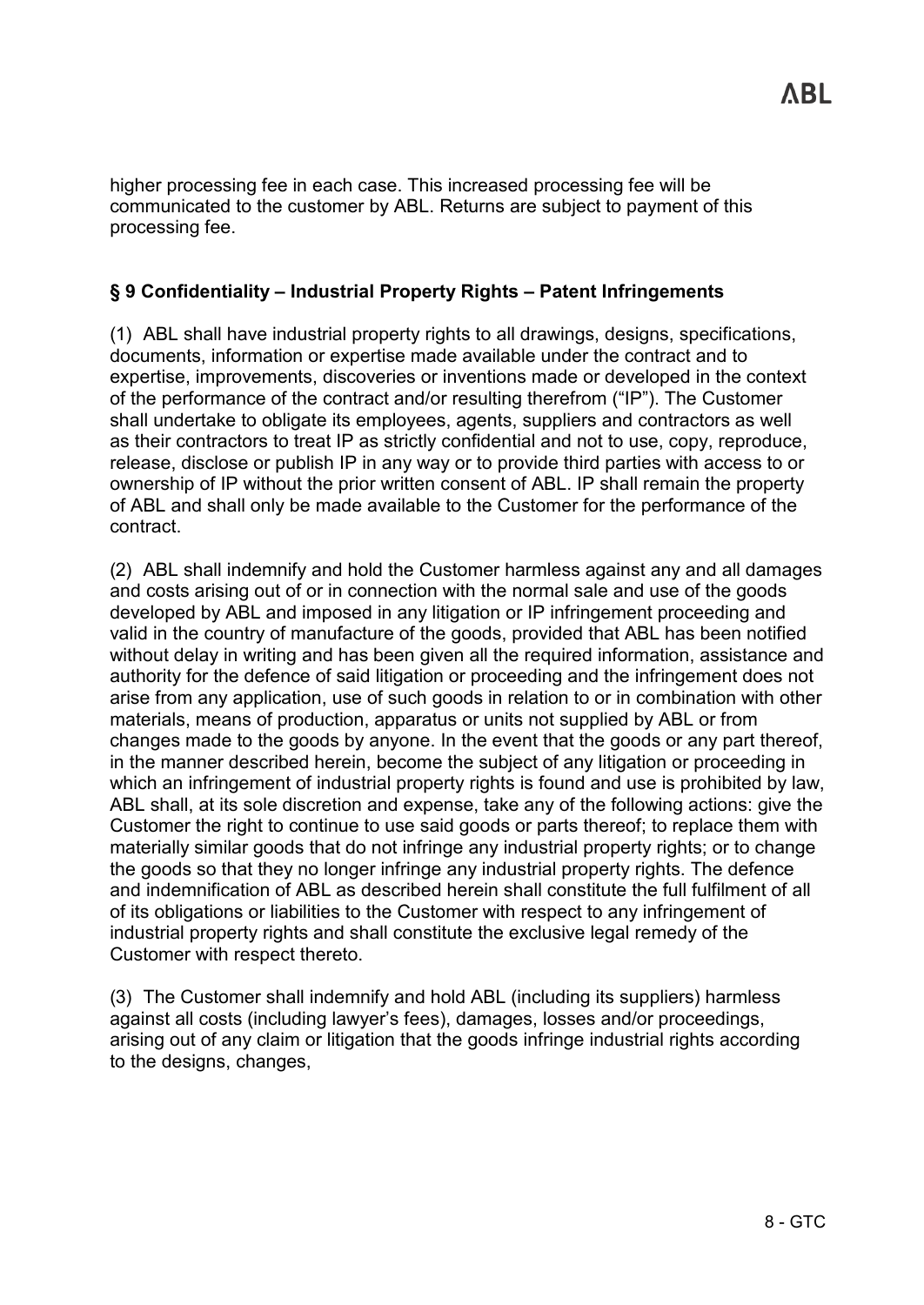specifications or instructions of the Customer (including its subcontractors).

# <span id="page-8-0"></span>**§ 10 Manufacturing Equipment**

Any tools, machinery, systems and other manufacturing equipment of a similar nature, manufactured or purchased by ABL for the performance of the contract ("manufacturing equipment"), shall be the exclusive property of ABL, even if the Customer contributed to the cost of the manufacturing equipment.

# <span id="page-8-1"></span>**§ 11 Force Majeure**

ABL shall not breach the contract, provided that the non-conformity has arisen due to force majeure. Force majeure shall be defined as any event beyond the reasonable control of ABL, such as: unavoidable events, acts of terrorism, storms, floods, fire, civil unrest, sabotage, trade restrictions, strikes, any form of industrial action, effects of energy and/or raw material shortages, manufacturing equipment failure or defect, delay in transportation due to force majeure, intervention by civil authorities, laws, regulations or instructions of any public authority (including delayed or non-issuance of licenses, certificates or authorisations of any kind whatsoever), wars or any act of negligence on the part of the Buyer. In this case, the contractual periods shall be postponed until the situation of force majeure has ended. If the situation of force majeure lasts longer than 3 months, both parties may terminate the contract (without prior court order); they shall agree in good faith on the consequences of such a termination.

## <span id="page-8-2"></span>**§ 12 Termination**

(1) If the Customer fails to make payments to ABL under the purchase contract or ABL determines at its sole discretion that the financial condition of the Customer (with or without information provided by the Customer) is insufficient or threatening to become insufficient, ABL may suspend the performance of the contract or extend the period for performance of the contract until any outstanding claims have been settled by the Customer and/or demand immediate payment prior to delivery.

(2) ABL shall be entitled to terminate the contract with immediate notice in writing if the Customer breaches material contractual obligations. A default of payment of more than 30 calendar days shall also constitute a material breach of contract. In this case, the Customer shall pay for all goods already delivered as well as the goods deliveries prepared at the time of termination, notwithstanding further rights as the law stands.